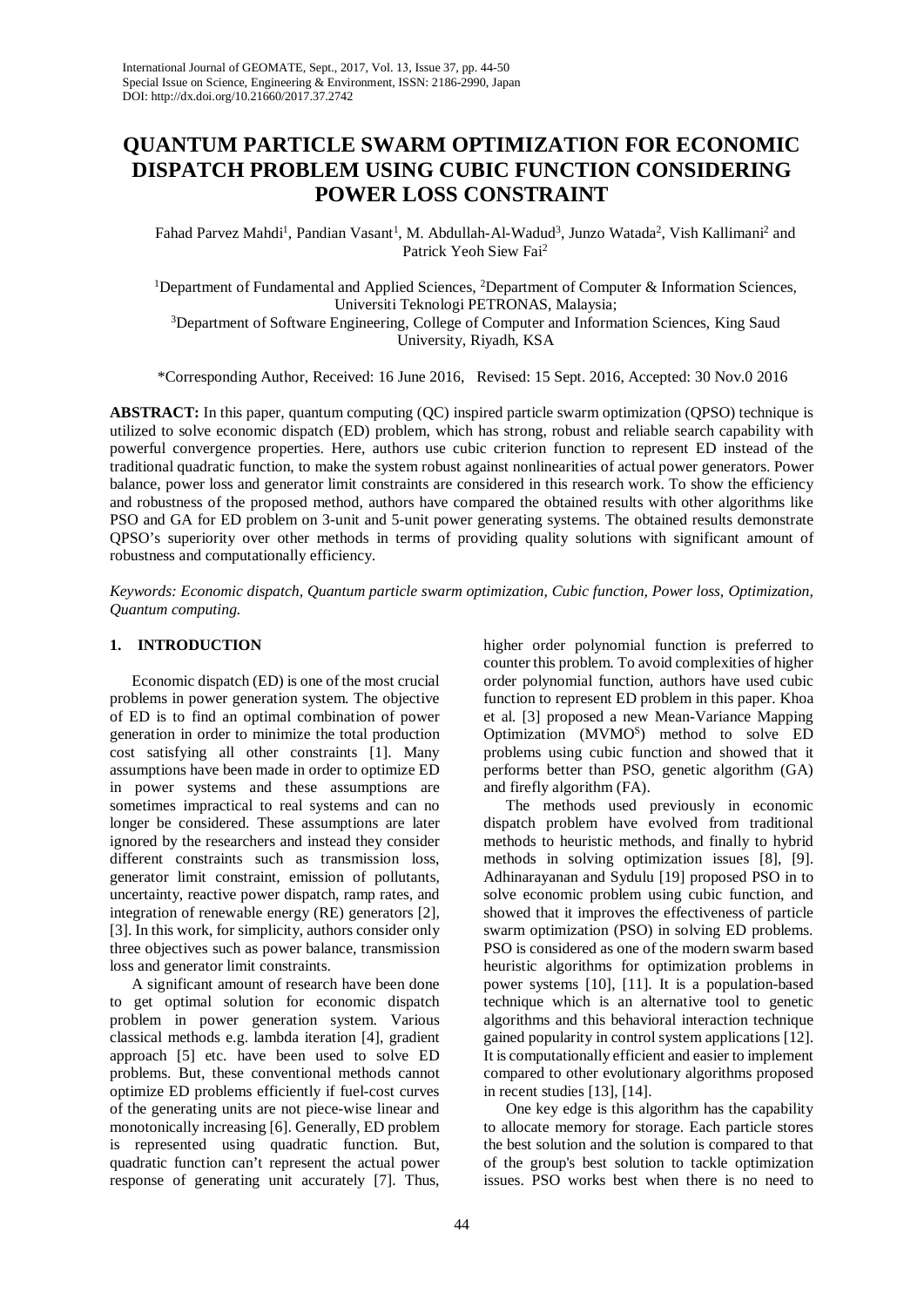differentiate conditional variables and the constraints are visible throughout the process. In practical applications, however, PSO has defects such as premature convergence [10]. The disparities of PSO are prone to optimization issues and the quantum particle swarm optimization algorithm (QPSO) improves such shortcomings.

Quantum particle swarm optimization (QPSO) [\[15\]](#page-6-11) is a new intelligent optimization algorithm which can be easily implemented into the control system optimization issues. The algorithm introduces quantum computing idea into PSO with the manipulation that the particles in the space have quantum behavior. The algorithm succeeds in producing quality and robust solution. The convergence characteristics of QPSO is also better than most other optimization algorithms found in the literature. It also retains the advantages of particle swarm algorithm [13].

The principle of quantum mechanics claims that the PSO technique, applied to quantum space, is an approach within physics and quantum mechanics [\[16\]](#page-6-12). Latest progress in solving ED problems in a large number of units has been struck by the high computational time and growing nonlinearities of power generating systems. To reduce the computational efficiency, Meng et al. [\[17\]](#page-6-13) proposed Quantum PSO using quadratic function to solve this cost problem. QPSO proved better for its stronger search ability and quicker convergence speed than other algorithms like GA and PSO. In this research, we have added dimension to the previous research by exploiting quantum computing technique in cubic cost function with the help of QPSO to solve ED problems. Next section of this paper presents the QPSO methodology, describing QPSO and its operation with flowchart and algorithm. After that, problem statement section briefly discusses about the economic dispatch and the constraints that have been considered in this paper. Finally, result and analysis section shows the obtained result and analysis in each part with tables and figures. The paper is concluded with discussion and conclusion sections, where the contribution, short-comings of this research, future direction are described to make further improvement in solving economic dispatch problem.

### **2. THE QPSO METHODOLOGY**

Quantum PSO is a new and efficient version of PSO which is basically the integration of quantum computing into PSO. Due to the introduction of quantum bit and quantum rotation gate along with implementation of self-adaptive probability selection and chaotic sequences mutation, QPSO demonstrates stronger search ability and quicker convergence speed. QPSO uses quantum bit and angle to depict the state of a particle rather than position and velocity

used in the classical PSO. The performance and capabilities of the QPSO has gone beyond that of the classical methods, e.g. PSO, in terms of convergence speed and computational efficiency [\[18\]](#page-6-14).



Fig. 1 Flowchart of standard quantum PSO

QPSO uses qubit to denote particles. The basic difference between qubit and classical bit used in PSO is that qubit can simultaneously stay in the superposition of two different quantum states,  $|\psi\rangle = \alpha |0\rangle + \beta |1\rangle$  (1) where  $\alpha$  and  $\beta$  are complex numbers that satisfy the following equation,<br>  $|\alpha|^2 + |\beta|^2 = 1$  (2)

 $|0\rangle$  represents spin up state and  $|1\rangle$  represents the spin down state. From Eq.1, we can see one qubit is representing two state of information  $(|0\rangle$  and  $|1\rangle)$ simultaneously. This superposition state can also be expressed as,

$$
|\psi\rangle = \sin \theta |0\rangle + \cos \theta |1\rangle
$$
 (3)

where  $\theta$  represents the phase of the qubit. The relation among  $\theta$ ,  $\alpha$  and  $\beta$  can be defined as,

$$
\theta = \arctan \frac{\beta}{\alpha} \tag{4}
$$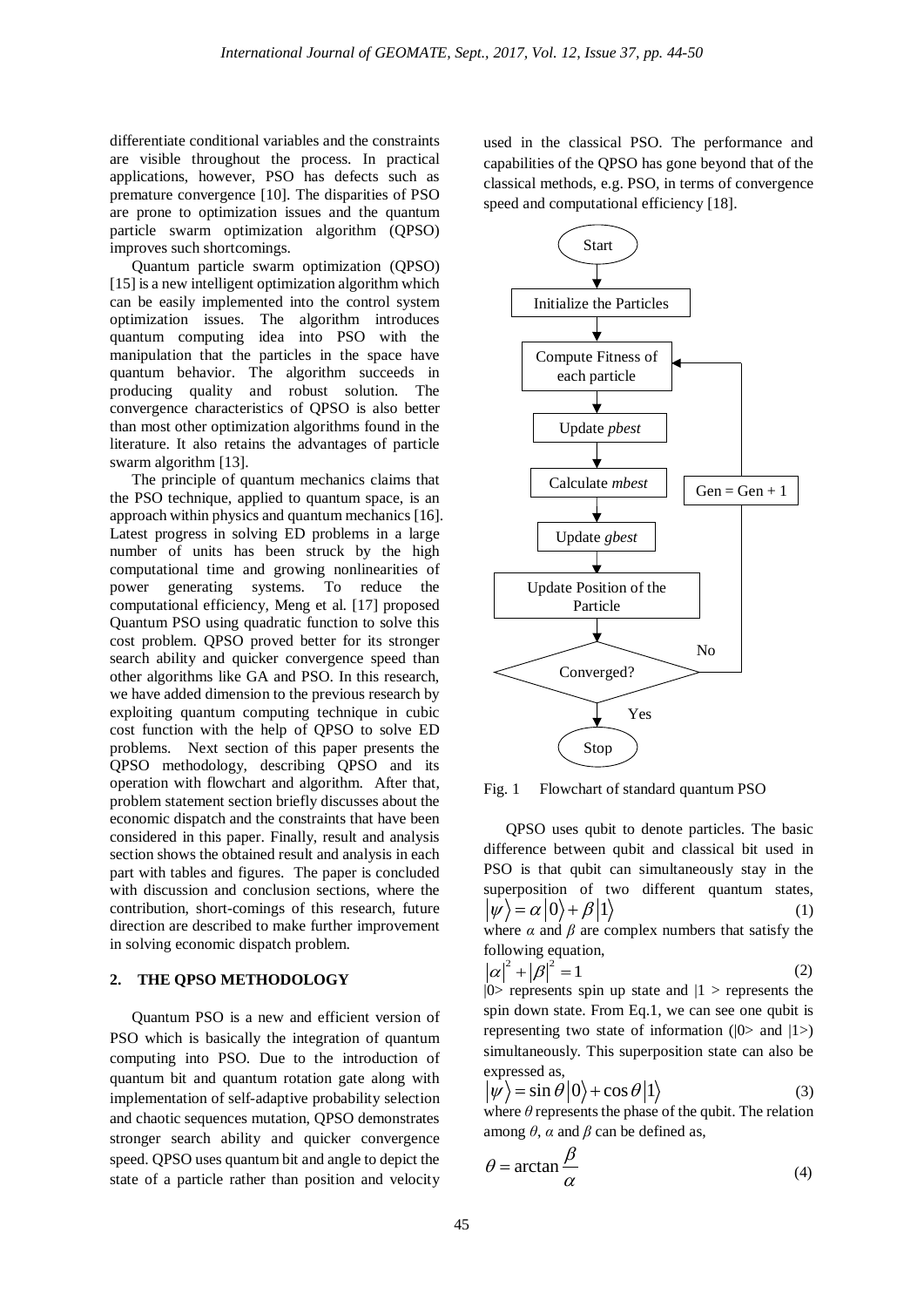The structure of QPSO is depicted in fig. 1. Some of the main steps of QPSO are initialization of qubit encoding for particles, evaluation and changing particle forms, updating particles and decoding particles. Detail description of these steps are out of the scope of this paper. However, interested readers may check [\[19\]](#page-6-15) for details.



Fig. 2 Flowchart of proposed quantum PSO to solve economic dispatch problem

The procedure for implementing the QPSO algorithm is given below as Algorithm 1.

```
Algorithm 1. The QPSO algorithm.
```
*Initialize the population size (M), the positions and the dimensions of the particles;* 



Positions of all particles in the population, *M*, are initialized randomly. The fitness value for all particles are then calculated and evaluated according to the problem at hand. The personal best (*pbest*) position of every particle is updated if the current fitness value is found to be better. The best *pbest* among the particles is then assigned to global best (*gbest*) in the next step.

After the *gbest* is assigned, the velocity for all particles is determined. The calculated velocities are then updated to its data values and these values are compared to each other in iterations to get the best fitness value (target value). The best fitness value is considered as the criterion in the algorithm.

If the criterion is not satisfied, the fitness value of the particle is calculated again and the steps are repeated until there is no further update of best fitness value.

# **3. PROBLEM FORMULATION**

The main objective of economic dispatch is to find an optimal combination of generated power in order to minimize the total generation cost while satisfying all other constraints. Economic dispatch using cubic function can be written as:

$$
F_i(P_{gi}) = a_i P_{gi}^3 + b_i P_{gi}^2 + c_i P_{gi} + d_i
$$
 (3)

where,  $F_i$  is the fuel cost (in  $\phi$ h) of generating unit *i*.  $a_i, b_i, c_i$  and  $d_i$  are fuel cost coefficients of generating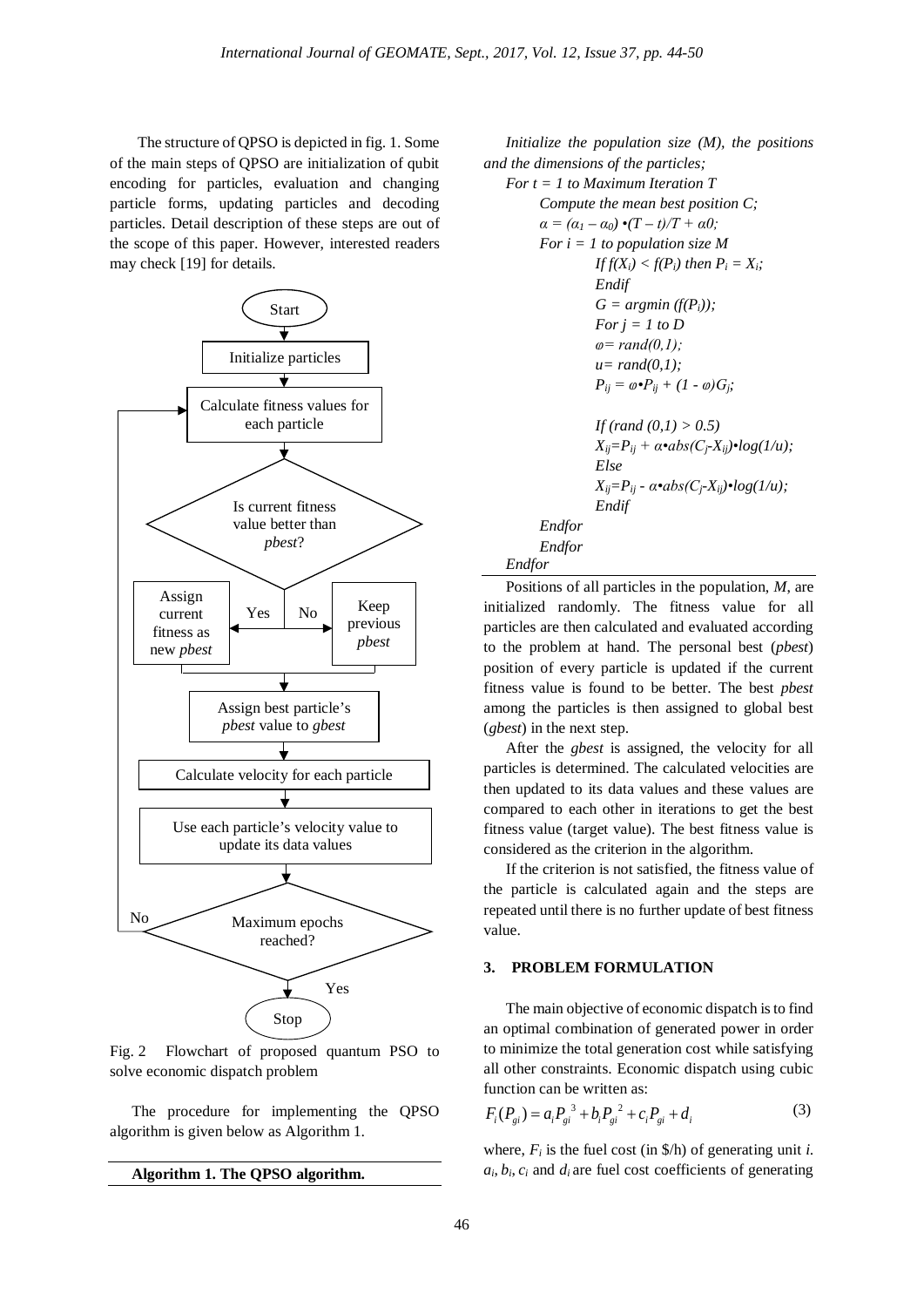unit *i*. Additionally,  $P_{gi}$  and *n* are the real power generation of the *i*th unit (in MW) and the total number of generation units, respectively. Our goal is to minimize total fuel cost, which can be defined as:

$$
Minimize, F_T = \sum_{i=1}^{n} F_i(P_{gi})
$$
\n(4)

In this research, three constraints are considered to solve economic dispatch problem. The constraints are given below

 Power Balance Constraint: The total output power should be equal to the total power demand plus transmission losses:

$$
P = \sum_{i=1}^{n} P_i = P_D + P_L \tag{5}
$$

where  $P$ ,  $P_D$  and  $P_L$  are total output power generated (in MW), total power demand (in MW) and transmission loss (in MW), respectively.

Power loss constraint: Power loss or transmission loss (in MW) can be defined as

$$
P_{L} = \sum_{i=1}^{N} \sum_{j=1}^{N} P_{gi} B_{ij} P_{gj} + \sum_{i=1}^{N} B_{i0} P_{gi} + B_{00}
$$
 (6)

where  $B_{ii}$ ,  $B_{i0}$  and  $B_{00}$  are loss coefficient of George's formula, transmission loss constant of generating unit *i* and Kron's transmission loss constant, respectively.

Generator Limit Constraint: The output power generation of each power generating unit has its minimum and maximum value. The power generation should be between its maximum and minimum value. This inequality can be formulated as below:

$$
P_{i,min} \le P_i \le P_{i,max} \tag{7}
$$

where  $P_{i,min}$  and  $P_{i,max}$  are the minimum value and maximum value of power generating unit *i*, respectively.

# **4. RESULT AND ANALYSIS**

 Quantum particle swarm optimization (QPSO) technique is applied here to solve economic dispatch problem for 3-unit and 5-unit power generation systems [\[6\]](#page-6-2), [\[20\]](#page-6-16) using cubic function, where the total load demand is 2500 MW and 1800 MW, respectively. Authors have implemented this proposed algorithm in MATLAB R2015a and executed with Core™ i5-3470 CPU @ 3.20 GHz (4 CPUs), ~3.2GHz and 4GB RAM personal computer. Table 1 shows the parameter settings of QPSO. Total 100 number of runs are considered as a fair test of robustness and the average of the outcomes have been shown in this section.

Table 1 Settings of parameters for QPSO

| Parameters        | Values |
|-------------------|--------|
| Population Size   | 2000   |
| Maximum Iteration | 200    |
| Number of Runs    | 100    |
| Dimension         |        |

Tables 2 and 5 are showing the fuel cost coefficient values, minimum and maximum limit of each power generating unit and power loss coefficients for 3-unit and 5-unit system, respectively.

Table 2 Cubic cost function coefficients and power loss coefficients for 3-unit system [\[6\]](#page-6-2)

| Unit                  | 1       | 2       | 3     |  |
|-----------------------|---------|---------|-------|--|
| $a_i$                 | 749.55  | 1285    | 1531  |  |
| $b_i$                 | 6.95    | 7.05    | 6.531 |  |
| $c_i(10^{-4})$        | 9.68    | 7.38    | 10.4  |  |
| $d_i(10^{-8})$        | 12.7    | 6.45    | 9.98  |  |
| $P_{i,\min}$          | 320     | 300     | 275   |  |
| $P_{i,\text{max}}$    | 800     | 1200    | 1100  |  |
| <i>B</i> coefficients |         |         |       |  |
| $1(10^{-7})$          | 14      | 1.5     | 2.6   |  |
| $2(10^{-7})$          | 1.5     | 6.5     | 2.4   |  |
| $3(10^{-7})$          | 2.6     | 2.4     | 6.9   |  |
| $B_0(10^{-4})$        | $-76.6$ | $-3.42$ | 18.90 |  |
| Boo                   |         | 4.0357  |       |  |

Tables 3 and 6 are showing comparison of simulation results among GA, PSO and QPSO. From Table 3, it can be seen that QPSO outperforms GA and PSO in terms of finding optimal value for both 3-unit and 5 unit systems. The obtained results are found to be highly robust and reliable.

Table 3 Comparison of results (total cost) for 3-unit system without considering power loss

| Unit              | GA [21]  | <b>PSO</b> [21] | OPSO     |
|-------------------|----------|-----------------|----------|
|                   | 725.02   | 724.99          | 726.866  |
| $\mathfrak{D}$    | 910.19   | 910.15          | 908.4451 |
| 3                 | 864.88   | 864.85          | 864.6898 |
| Total Power, P    | 2500     | 2500            | 2500     |
| (MW)              |          |                 |          |
| Total Cost, $F_T$ | 22730.14 | 22729.35        | 22728.52 |
| $\mathcal{D}$     |          |                 |          |

Table 4 Test system data for 3-unit system considering power loss

|                           | <b>OPSO</b> |
|---------------------------|-------------|
| P <sub>1</sub>            | 742.192     |
| P <sub>2</sub>            | 912.193     |
| $P_3$                     | 847.965     |
| Total Power, P (MW)       | 2502.35     |
| Total Cost, $F_T$ (\$)    | 22749.277   |
| <b>Standard Deviation</b> | 0.0743      |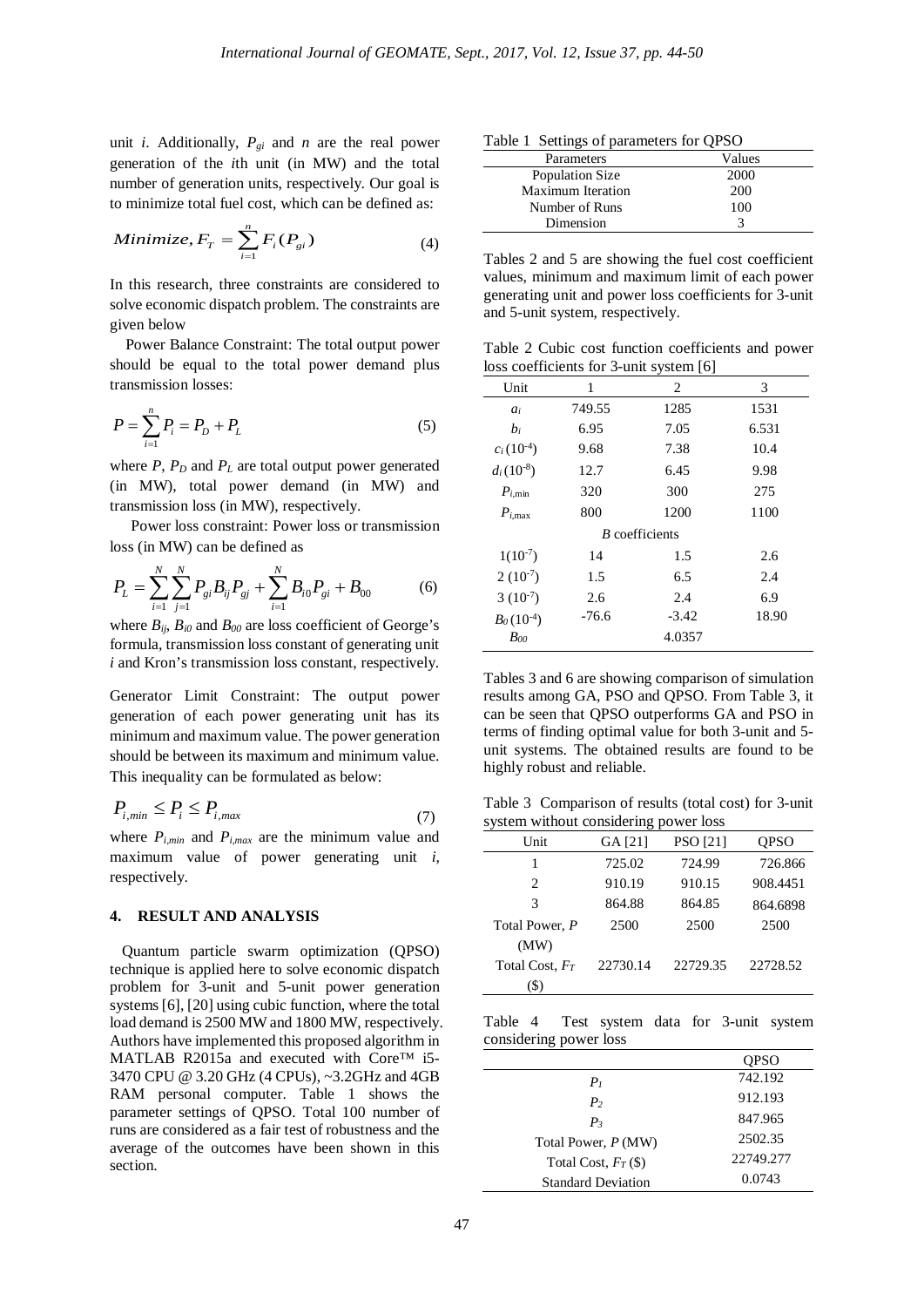Figs. 3 and 5 show that the proposed QPSO provides excellent convergence characteristics for both 3-unit and 5-unit systems. The convergence graphs in figs. 3 and 5 verify that QPSO provides steady, smooth and fast convergence for solving economic dispatch problem.



Fig. 3 Convergence curve of the QPSO for economic dispatch of 3-unit system considering power loss



Fig. 4 Total cost (in \$/h) vs number of runs curve for economic dispatch considering 3-unit system with power loss constraint using QPSO.

Table 5 Cubic cost function coefficients and power loss coefficients for 5-unit system [\[20,](#page-6-16) [22\]](#page-6-18)

| Unit                 |       | 2    | 3     |       | 5    |
|----------------------|-------|------|-------|-------|------|
| $a_i$                | 749.6 | 1285 | 1531  | 749.6 | 1285 |
| $b_i$                | 6.95  | 7.05 | 6.531 | 6.95  | 7.05 |
| $c_i(10^{-4})$       | 9.68  | 7.38 | 10.4  | 9.68  | 7.38 |
| $d_i(10^{-8})$       | 12.7  | 6.45 | 9.98  | 12.7  | 6.45 |
| $P_{i,\min}$         | 320   | 300  | 275   | 320   | 300  |
| $P_{i,\mathrm{max}}$ | 800   | 1200 | 1100  | 800   | 1200 |

Tables 4 and 7 represent the best result obtained by QPSO for economic dispatch using cubic function considering power loss constraint.

When power loss constraint is considered, the total cost becomes higher than the cost without considering power loss.

Table 6 Comparison of results (in \$) for 5 units system without considering power loss

| Unit       | GА       | <b>PSO</b> | QPSO     |
|------------|----------|------------|----------|
| 1          | 320.00   | 320.00     | 320.51   |
| 2          | 343.74   | 343.70     | 346.47   |
| 3          | 472.60   | 472.60     | 482.95   |
| 4          | 320.00   | 320.00     | 320      |
| 5          | 343.74   | 343.70     | 330.08   |
| P(MW)      | 1800     | 1800       | 1800     |
| $F_T$ (\$) | 18611.07 | 18610.4    | 18610.03 |

Table 7 Test system data using QPSO for 5 units system considering power loss

|                       | <b>OPSO</b> |
|-----------------------|-------------|
| P <sub>1</sub>        | 341.86      |
| P <sub>2</sub>        | 309.48      |
| $P_3$                 | 471.46      |
| $P_4$                 | 325.28      |
| $P_5$                 | 355.90      |
| Total Power, P (MW)   | 1803.98     |
| Total Cost, $F_T(\$)$ | 18648.17    |

 Total 100 number of runs have been conducted to test the reliability and robustness of QPSO to solve ED problem. Figs. 4 and 6 shows that QPSO provides reliable and robust solutions for solving economic dispatch problem in both 3-unit and 5-unit system without considering power loss. The standard deviation found from the total runs is also negligible (the standard deviation for 3-unit and 5-unit systems are  $\sim 0.09147$  and  $\sim 0.2218$ , respectively).



Fig. 5 Convergence curve of the QPSO for economic dispatch of 5-unit system considering power loss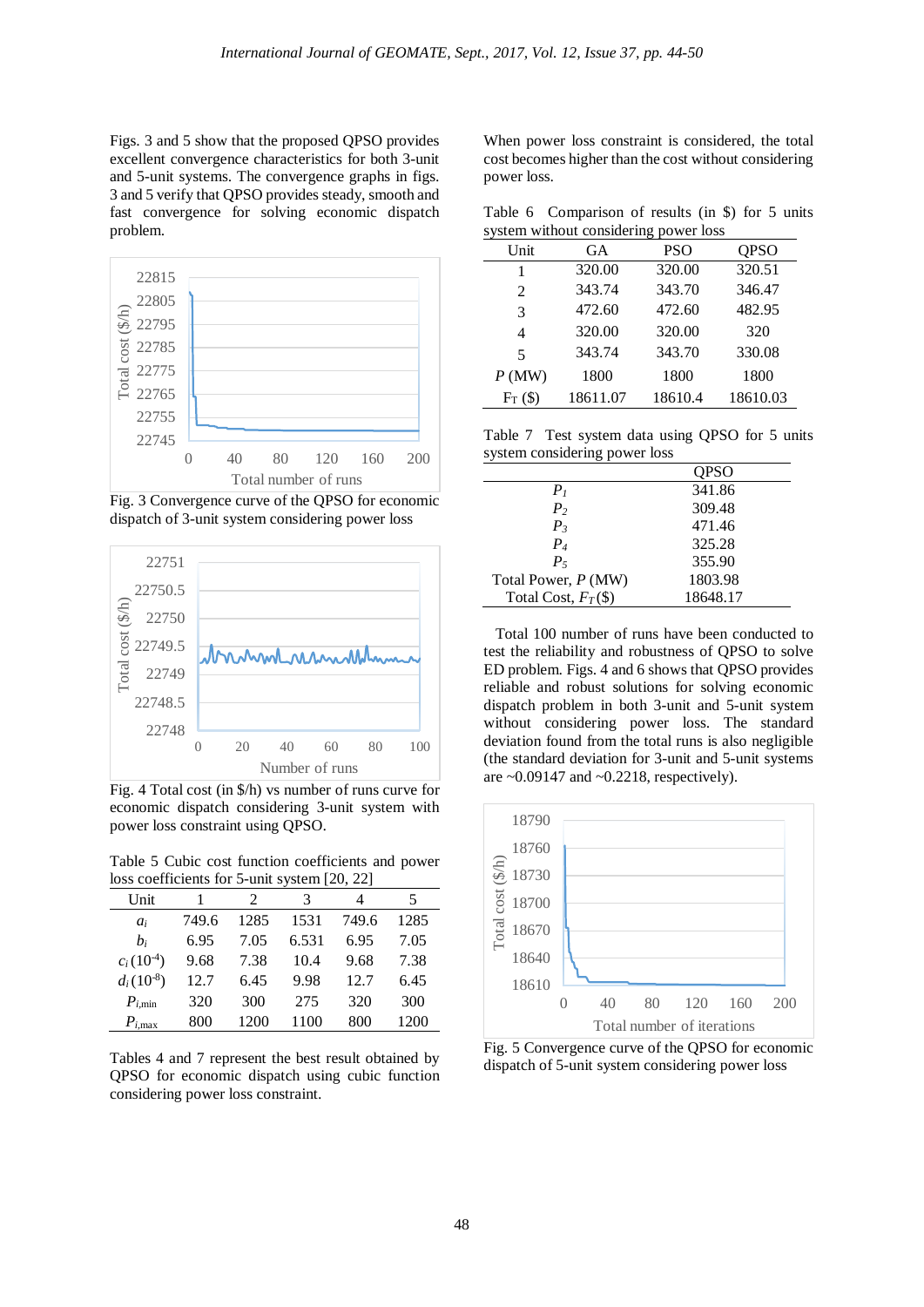

Fig. 6 Total cost (in \$/h) vs number of runs curve for economic dispatch considering 5-unit system with power loss constraint using QPSO.

### **5. DISCUSSION**

 This paper considers 3-unit and 5-unit systems to compare the obtained results with other methods like GA and PSO. For comparison purposes, authors have taken the same coefficients value and have not considered power loss. Simulation results show QPSO performs better to predict minimum total cost function for 3-unit and 5-unit systems than other methods like GA and PSO. QPSO is computationally more powerful and shows better convergence characteristics than PSO. The quality of the solutions are found to be reliable, robust and suitable. Authors have also shown the results for 3-unit and 5-unit system considering power loss. However, for cubic cost function, the authors couldn't manage data for large number of units and thus couldn't be able to present results for larger systems.

#### **6. CONCLUSION**

 In this paper, QPSO technique is presented to solve the ED problem using cubic function. QPSO technique is successfully implemented into ED problems considering 3-unit and 5-unit systems with power balance, power loss and generator limit constraints. Simulation results show its effectiveness in solving ED problems by demonstrating better and stable results. The obtained results are compared with PSO and GA which demonstrates QPSO superiority over these methods. To reduce the nonlinearities of power generating systems, cubic function is used to represent ED. In this paper, total 100 number of runs are considered as a fair test of robustness of the proposed method. The obtained results for the test systems confirm that the proposed method gives better global solution, is more robust and computationally powerful in solving the ED problems. To the best of the authors' knowledge, this is the first work on single objective economic dispatch problem with cubic function using QPSO. Authors' next work

is to include emission dispatch as another objective i.e. it will be a multiobjective problem, where the authors shall consider quantum integrated advanced computational intelligence-based methods e.g. quantum cuckoo search (QCS), quantum bat algorithm (QBA) etc. to test the feasibility of their use in this multiobjective power dispatch problem.

## **7. ACKNOWLEDGEMENTS**

The authors would like to thank Universiti Teknologi PETRONAS (www.utp.edu.my) for supporting the research under Graduate Assistance Scheme. This research paper is financially sponsored by the Centre of Graduate study with the support of the Department of Fundamental & Applied Sciences, Universiti Teknologi PETRONAS.

#### **8. NOMENCLATURE**

- $F_i$  Fuel cost (\$/h) of generating unit *i*.
- $a_i, b_i, c_i, d_i$  Fuel cost coefficients of generating unit *i*
- *Pi –* Real power generation of the *i*th unit
- *n –* Total number of generation units
- *P –* Total output power generated (in MW)
- $P_D$  Total power demand (in MW)
- *PL –* Transmission loss (in MW)
- ED Economic dispatch
- FA Firefly algorithm
- GA Genetic algorithm
- MVMOS Mean-variance mapping optimization
- PSO Particle swarm optimization
- QBA Quantum bat algorithm
- QCS Quantum cuckoo search
- QPSO Quantum particle swarm optimization
- RE Renewable energy

## **9. REFERENCES**

- <span id="page-5-0"></span>[1] Thanushkodi SMVPK, Dhivy Apragash RS, M. Jothikumar, Sriramnivas S, and Vinodh K, "An Efficient Particle Swarm Optimization for Economic Dispatch Problems With Non-smooth cost functions," The WSEAS Transaction on Power Systems, vol. 3, 2008, pp. 257-266.
- <span id="page-5-1"></span>[2] Pazheri FR, Othman MF, Malik NH, and Al-Ammar EA, "Pollution Emission Reduction with Minimum Transmission Loss in Power Dispatch Including Renewable Energy and Energy Storage," International Review of Electrical Engineering-Iree, vol. 7, Sep-Oct 2012, pp. 5769- 5778.
- <span id="page-5-2"></span>[3] Osorio GJ, Lujano-Rojas JM, Matias JCO, and Catalao JPS, "A probabilistic approach to solve the economic dispatch problem with intermittent renewable energy sources," Energy, vol. 82, Mar 15 2015, pp. 949-959.